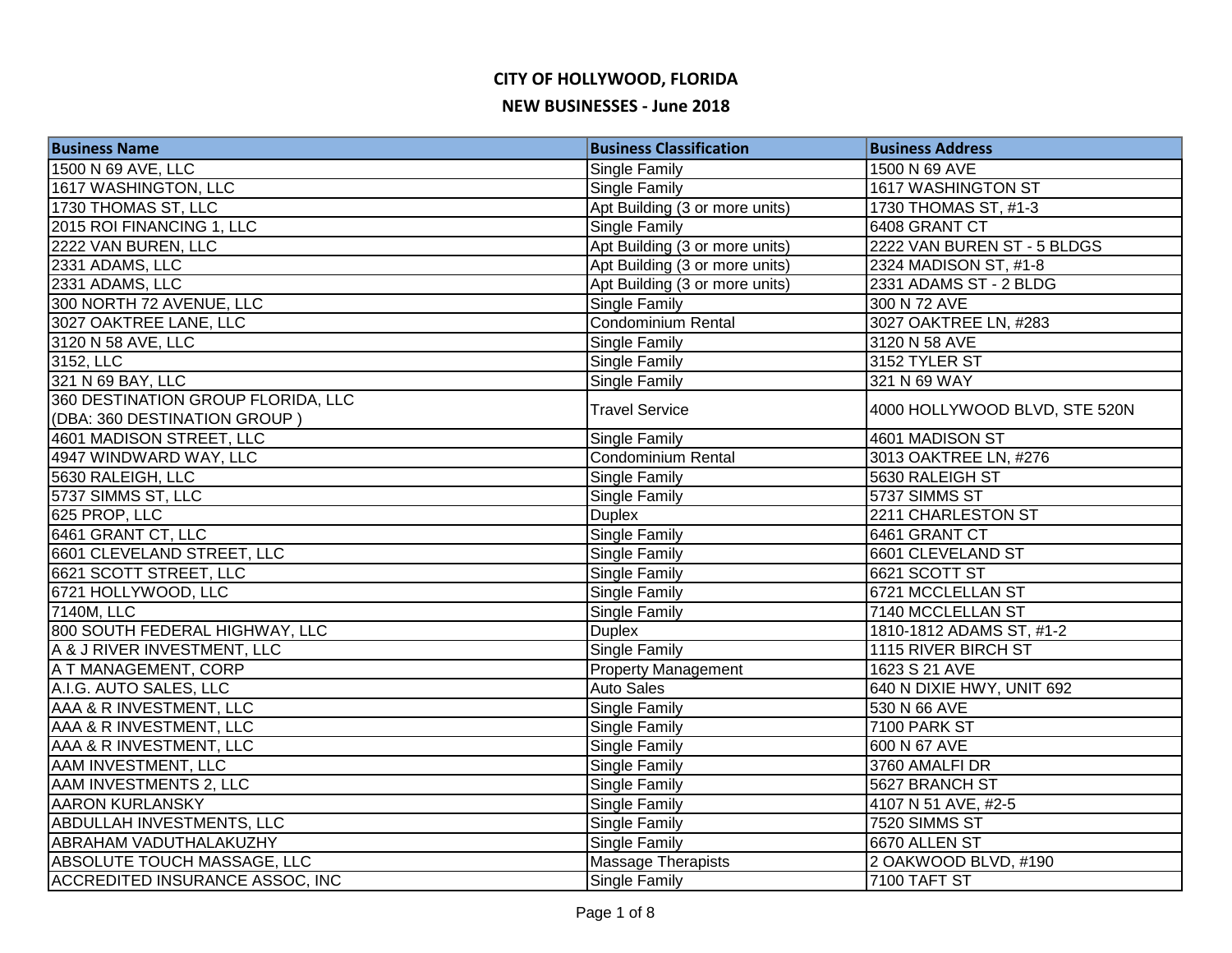# **CITY OF HOLLYWOOD, FLORIDA**

#### **NEW BUSINESSES - June 2018**

| <b>Business Name</b>                      | <b>Business Classification</b> | <b>Business Address</b>      |
|-------------------------------------------|--------------------------------|------------------------------|
| ACCU REFERENCE MEDICAL LAB, LLC           | Office                         | 2700 N 29 AVE, STE 301       |
| <b>ADAM BAYER</b>                         | <b>Single Family</b>           | 2119 N 15 AVE                |
| <b>ADRIANA JURADO</b>                     | <b>Single Family</b>           | 2906 N 58 AVE                |
| AI MEI NI                                 | Single Family                  | 5927 SHERIDAN ST             |
| <b>ALAN HARRIET</b>                       | <b>Single Family</b>           | 5714 JEFFERSON ST            |
| <b>ALAN SHERWOOD</b>                      | <b>Single Family</b>           | 730 N 69 TER                 |
| <b>ALATKA FINANCIAL, CORP</b>             | <b>Single Family</b>           | 7320 BUCHANAN ST             |
| <b>ALBERTO MUNOZ</b>                      | <b>Single Family</b>           | 7220 ARTHUR ST               |
| <b>ALEXANDER P LAMA</b>                   | <b>Duplex</b>                  | 1846 - 1848 FUNSTON ST, #1-2 |
| ALEXANDER ROZENFELD                       | Condominium Rental             | 2991 LAKEWOOD LN, #329       |
| <b>ALFREDO E. FERRER</b>                  | <b>Single Family</b>           | 1900 N 32 CT                 |
| ALI N MUNJU                               | Single Family                  | 2400 N 62 AVE                |
| ALMONTE CRUZ, CORP                        | <b>Retail Store/Stock</b>      | 1940 N 30 RD, BAY #479       |
| ALSTON FAM LAND TR, LLC TRSTEE            | Single Family                  | 2443 FLETCHER ST             |
| ALSTON FAM LAND TR, LLC TRSTEE            | <b>Single Family</b>           | 5225 MAYO ST                 |
| AMBRE MARIA GINE                          | Single Family                  | 610 N 66 AVE                 |
| AMEER N. SINGH                            | Single Family                  | 320 N 61 AVE                 |
| AMERISTAR PROPERTY MANAGEMENT, LLC        | Contractor/General             | 2455 HOLLYWOOD BLVD          |
| AMES REAL ESTATE HOLDINGS, LLC            | <b>Single Family</b>           | 1801 N 45 AVE                |
| ANCHORED INVESTMENTS FL IV, LLC           | Single Family                  | 2238 ROOSEVELT ST            |
| <b>ANDY LYAKHOVETSKIY</b>                 | Condominium Rental             | 2994 LAKEWOOD LN, #327       |
| ANJIZ INVESTMENTS, LLC                    | Condominium Rental             | 3001 S OCEAN DR, #1147       |
| ANJIZ INVESTMENTS, LLC                    | Condominium Rental             | 4001 S OCEAN DR, #2C         |
| ANK INVESTMENTS, LLC                      | Single Family                  | 1600 N 71 AVE                |
| <b>ANNA FERRI</b>                         | <b>Single Family</b>           | 824 SPINNAKER DR, #E         |
| <b>ANNA HAWRYLCIW TRSTEE</b>              | <b>Single Family</b>           | 4324 HARRISON ST             |
| <b>ANTALHAN, LLC</b>                      | <b>Single Family</b>           | 1690 SWEETBAY WAY            |
| <b>ANTHONY E. BUSIGO</b>                  | <b>Duplex</b>                  | 2523-2525 CLEVELAND ST       |
| <b>ANTONIETTA FONTANA</b>                 | <b>Single Family</b>           | 5006 HAYES ST                |
| APSS, LLC                                 | Apt Building (3 or more units) | 2523-2525 ROOSEVELT ST       |
| <b>AQUILES HUAMALI</b>                    | <b>Single Family</b>           | 7201 GARFIELD ST             |
| ARILO CARGO & LOGISTICS, LLC              | Office                         | 2719 HOLLYWOOD BLVD, STE 155 |
| <b>ATHOS ENTERPRISES, LLC</b>             | <b>Duplex</b>                  | 2027 PLUNKETT ST, #1-2       |
| <b>AUCTION NATION, LLC</b>                | <b>Auto Sales</b>              | 640 N DIXIE HWY, UNIT 676    |
| AUTO DE CORA JN, INC                      | <b>Auto Sales</b>              | 640 N DIXIE HWY, UNIT 660    |
| <b>B &amp; H REAL EST MANAGEMENT, LLC</b> | Single Family                  | 2114 PLUNKETT CT             |
| <b>B &amp; H REAL EST MANAGEMENT, LLC</b> | <b>Single Family</b>           | 2751 DEWEY ST                |
| <b>BALBOA AUTO SALES, INC</b>             | <b>Auto Sales</b>              | 640 N DIXIE HWY, UNIT 688    |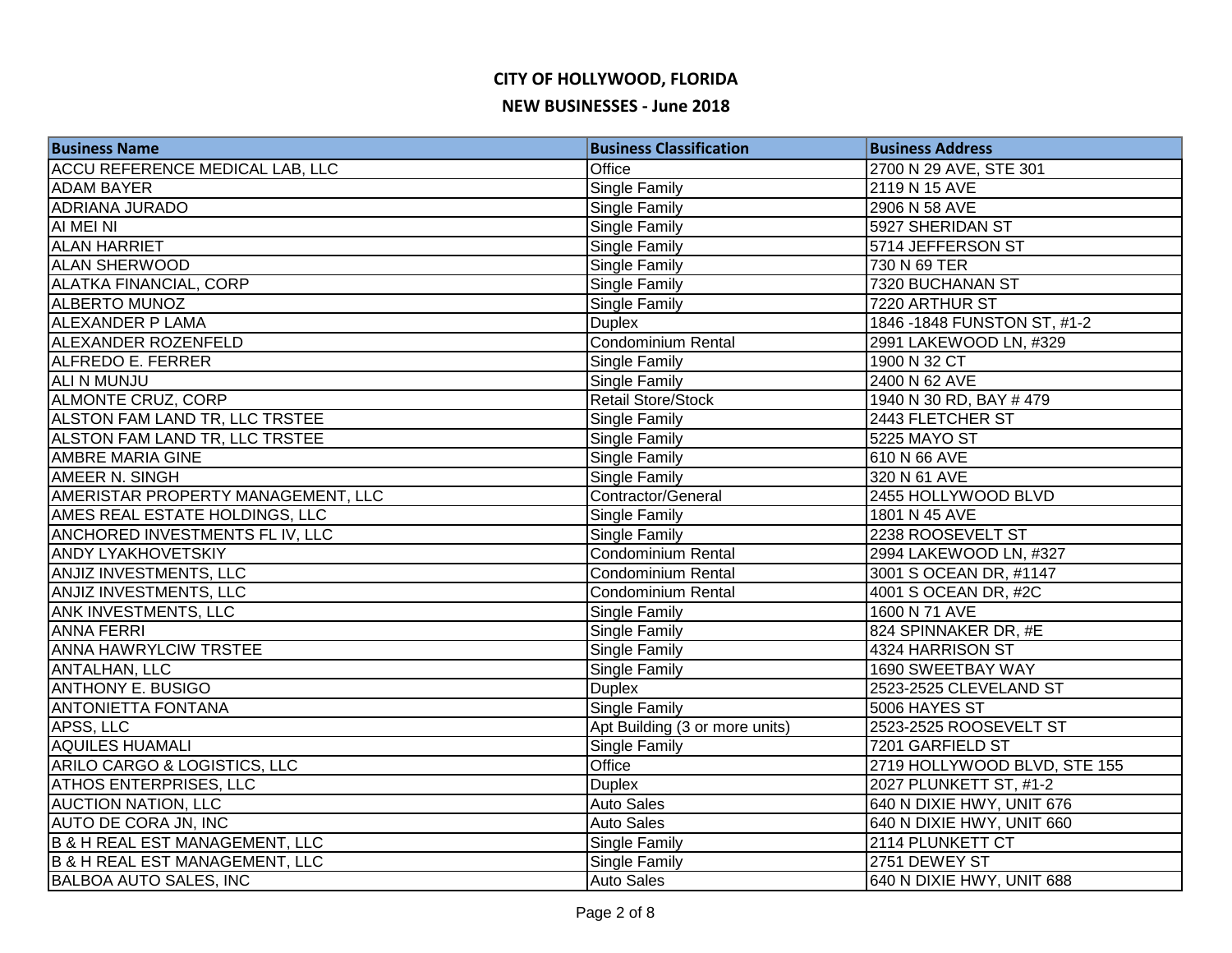| <b>Business Name</b>                 | <b>Business Classification</b> | <b>Business Address</b> |
|--------------------------------------|--------------------------------|-------------------------|
| <b>BELKOV FAMILY R/E, LP</b>         | <b>Condominium Rental</b>      | 4102 N 51 AVE, #1-1     |
| <b>BELLUNO VENTURES, LLC</b>         | Single Family                  | 2311 N 66 TER           |
| <b>BEN C. MCBRIDE</b>                | Single Family                  | 5410 FLETCHER ST        |
| <b>BERAJU PROPERTIES, LLC</b>        | Single Family                  | 5628 PIERCE ST          |
| <b>BERNADETTE BRUMMER</b>            | Single Family                  | 1111 N 31 CT            |
| <b>BETHBART HOLDINGS, LLC</b>        | Single Family                  | 2211 WILSON ST          |
| <b>BETHBART HOLDINGS, LLC</b>        | Condominium Rental             | 1419 N 15 AVE, #5       |
| <b>BIG LICK, LLC</b>                 | Single Family                  | 1840 N 56 AVE           |
| <b>BIRCON GROUP, LLC</b>             | Restaurant/Bar                 | 2051 A HOLLYWOOD BLVD   |
| <b>BIZEM, LLC</b>                    | Single Family                  | 3111 N 73 TER           |
| <b>BIZEM, LLC</b>                    | <b>Duplex</b>                  | 1121-1123 N 57 TER      |
| <b>BIZEM, LLC</b>                    | <b>Duplex</b>                  | 6209 ARTHUR ST          |
| <b>BOBBI S. NISSIM</b>               | Single Family                  | 1195 WEEPING WILLOW WAY |
| <b>BRENDA VARGAS</b>                 | Single Family                  | 1631 N 73 TER           |
| <b>BRIAN H. STURTZ</b>               | Condominium Rental             | 106 KENSINGTON RD, #106 |
| <b>BRIAN UNDERDAHL</b>               | Single Family                  | 337 MONROE ST           |
| <b>BROWPROP, LLC</b>                 | Single Family                  | 1038 HARRISON ST        |
| <b>CARL YEAMAN</b>                   | Single Family                  | 1012 N 13 CT            |
| CARLOS & DEICY REBOLLAR              | Single Family                  | 5816 LINCOLN ST         |
| CARLOS A. MARCOS                     | Single Family                  | 6611 GREENE ST          |
| CARLOS A. MARCOS                     | Single Family                  | 1410 N 68 TER           |
| CARLOS BALLBE                        | Single Family                  | 641 N 69 WAY            |
| <b>CARMEN CUE</b>                    | Single Family                  | 520 N 69 AVE            |
| <b>CARMEN DIAZ</b>                   | Single Family                  | 5636 CLEVELAND ST       |
| <b>CARMEN DIAZ</b>                   | Single Family                  | 5600 SIMMS ST           |
| <b>CARMEN DIAZ</b>                   | Single Family                  | 5610 SHERIDAN ST        |
| <b>CARMEN FERNANDEZ</b>              | Single Family                  | 7031 TYLER ST           |
| <b>CARMEN FERNANDEZ</b>              | Single Family                  | 7030 TYLER ST           |
| <b>CARMEN OLGA ROSENBLUM LE</b>      | Single Family                  | 3811 SIMMS ST           |
| CAROLINA NAVARRETE & RAFAEL RENDEROS | Single Family                  | 7021 SHERIDAN ST        |
| CASTLE GARDEN VILLAS OF FL, LLP      | Single Family                  | 2603 FLETCHER CT        |
| CASTLE GARDEN VILLAS OF FL, LLP      | Single Family                  | 2542 SHERMAN ST         |
| CASTLE GARDEN VILLAS OF FL, LLP      | Single Family                  | 2812 PLUNKETT ST        |
| CASTLE GARDEN VILLAS OF FL. LLP      | Single Family                  | 2552 WILEY CT           |
| CASTLE GARDEN VILLAS OF FL. LLP      | Single Family                  | 2631 FUNSTON ST         |
| <b>CATHRYN R. BRENNAN</b>            | Single Family                  | 1724 ROYAL PALM WAY     |
| CAVANNA AUTO, LLC                    | <b>Auto Sales</b>              | 5750 PLUNKETT ST        |
| <b>CEDRIC MITCHELL</b>               | Single Family                  | 2542 THOMAS ST          |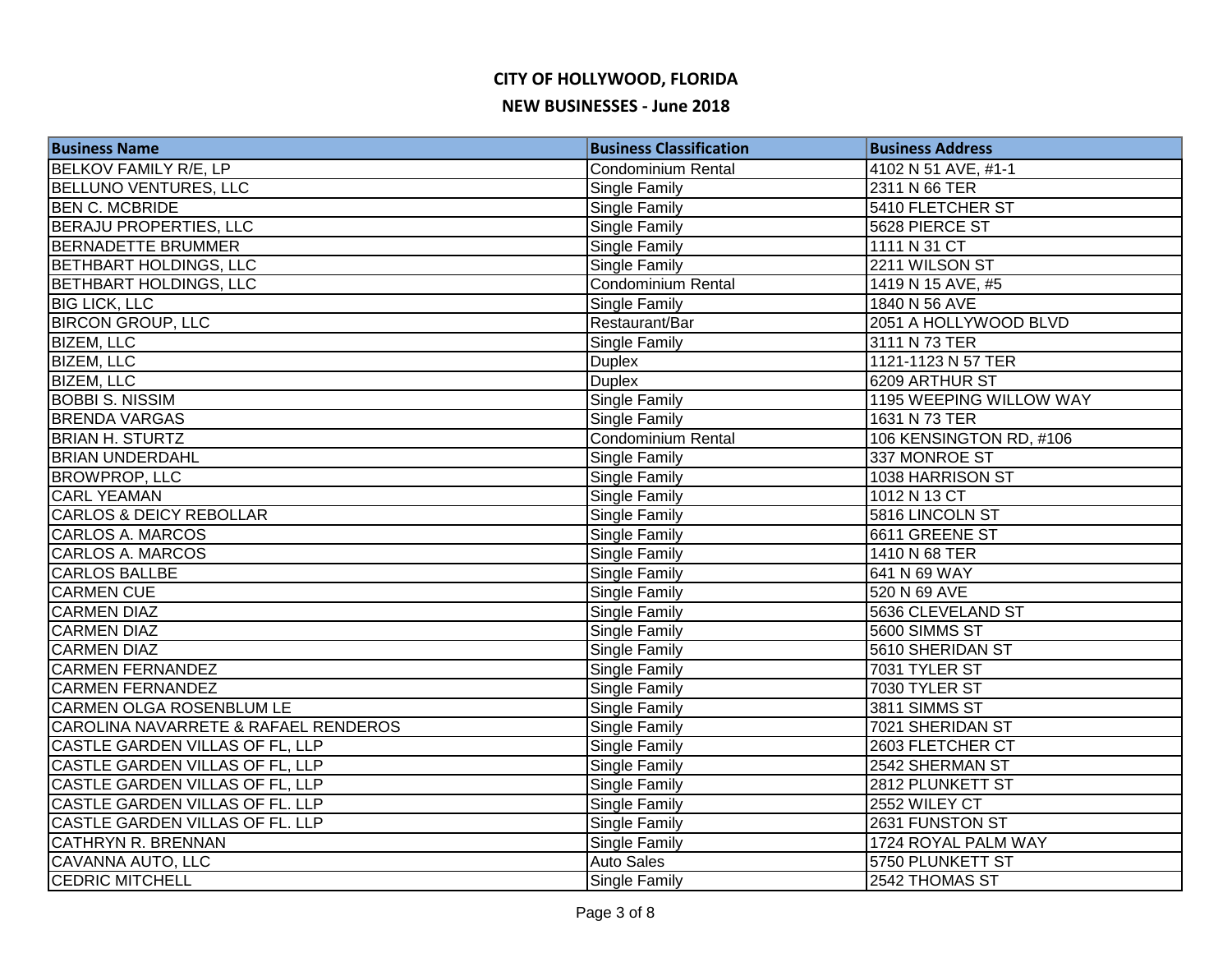| <b>Business Name</b>                 | <b>Business Classification</b> | <b>Business Address</b>  |
|--------------------------------------|--------------------------------|--------------------------|
| <b>CELIA PINO-MORALES</b>            | Single Family                  | 4515 JACKSON ST          |
| <b>CHAD RIBAULT</b>                  | Single Family                  | 3900 N 39TH AVE          |
| <b>CHARLEY OBERLENDER</b>            | <b>Duplex</b>                  | 5845-5847 MCKINLEY ST    |
| <b>CHARLEY OBERLENDER</b>            | <b>Single Family</b>           | 5828 W PARK RD, #1-2     |
| CHECKMATE LAWN CARE, LLC             | Lawn Maintenance               | 1725 N 16 AVE, #204      |
| CHRISTINE FEDELIM REV LIV TR         | <b>Condominium Rental</b>      | 5705 HARDING ST          |
| COLLINWOOD INVESTMENTS, INC          | Single Family                  | 2620 PIERCE ST, #A-3     |
| <b>COMMERCIAL CREATIONS, INC</b>     | Single Family                  | 3750 AMALFI DR           |
| <b>CONSTANTIN DOBREA</b>             | Single Family                  | 6230 JOHNSON ST          |
| <b>COQUITOS BAR &amp; GRILL, LLC</b> | Restaurant/Bar                 | 2020 HOLLYWOOD BLVD      |
| CORMIC ONE, LLC                      | <b>Duplex</b>                  | 825 S 20 AVE, #A-B       |
| <b>CTS INVESTMENTS, LLC</b>          | Single Family                  | 7550 PIERCE ST           |
| CTS INVESTMENTS, LLC                 | Single Family                  | 7511 PIERCE ST           |
| D & S MANAGEMENT, LLC                | Single Family                  | 3052 N 35 TER            |
| D.P. LUECHAUER                       | Single Family                  | 6610 THOMAS ST           |
| <b>DALIA BELTRE</b>                  | <b>Duplex</b>                  | 5603 POLK ST, #A-B       |
| <b>DAMON RUSSELL</b>                 | Single Family                  | 920 N 63 AVE             |
| <b>DANIEL COHEN</b>                  | Single Family                  | 3240 N 47 AVE            |
| DANIEL E. OSAVIO                     | Single Family                  | 1220 S 24 AVE            |
| DANIEL PFISTER, LE                   | Single Family                  | 6134 BUCHANAN ST         |
| <b>DANIEL RAGLAND</b>                | Single Family                  | 6061 PLUNKETT ST         |
| DANIEL RAGLAND                       | Single Family                  | 2443 THOMAS ST           |
| DANIELE PEREZ                        | Single Family                  | 4801 MADISON ST          |
| <b>DANPATTIE PURAN</b>               | Single Family                  | <b>5833 MAYO ST</b>      |
| DAVID A. BECKER                      | Single Family                  | 4701 LINCOLN ST          |
| <b>DAVID BAKALAR</b>                 | Single Family                  | 1595 SEAGRAPE WAY        |
| <b>DAVID NAHARIN</b>                 | Single Family                  | 2406 DEWEY ST            |
| <b>DAVID NAHARIN</b>                 | Single Family                  | 5626 SIMMS ST            |
| <b>DAVID POLLOCK</b>                 | Single Family                  | 7101 HOPE ST             |
| DAVID ROBBINS, JR                    | Single Family                  | 5721 GREENE ST           |
| <b>DAVIDSON FEVRIER</b>              | Single Family                  | 5738 FLETCHER ST         |
| DAWN MACKENZIE TRSTEE                | Single Family                  | 522 N 70 WAY             |
| DC AUTO WHOLE SALE, CORP             | Repair/Auto                    | 2800 N 30 AVE, STE B     |
| <b>DEBORAH GOLDSHOLLE</b>            | Single Family                  | 2209 CLEVELAND ST-2BLDGS |
| <b>DEBORAH POPPITI</b>               | Single Family                  | 1731 N 55 AVE            |
| <b>DEJ EASTLAKE HOMES, INC</b>       | Single Family                  | 1061 RIVER BIRCH ST      |
| <b>DEJ EASTLAKE HOMES, INC</b>       | Single Family                  | 1135 LINDEN ST           |
| <b>DEREK GULLI</b>                   | Single Family                  | 2728 DEWEY ST            |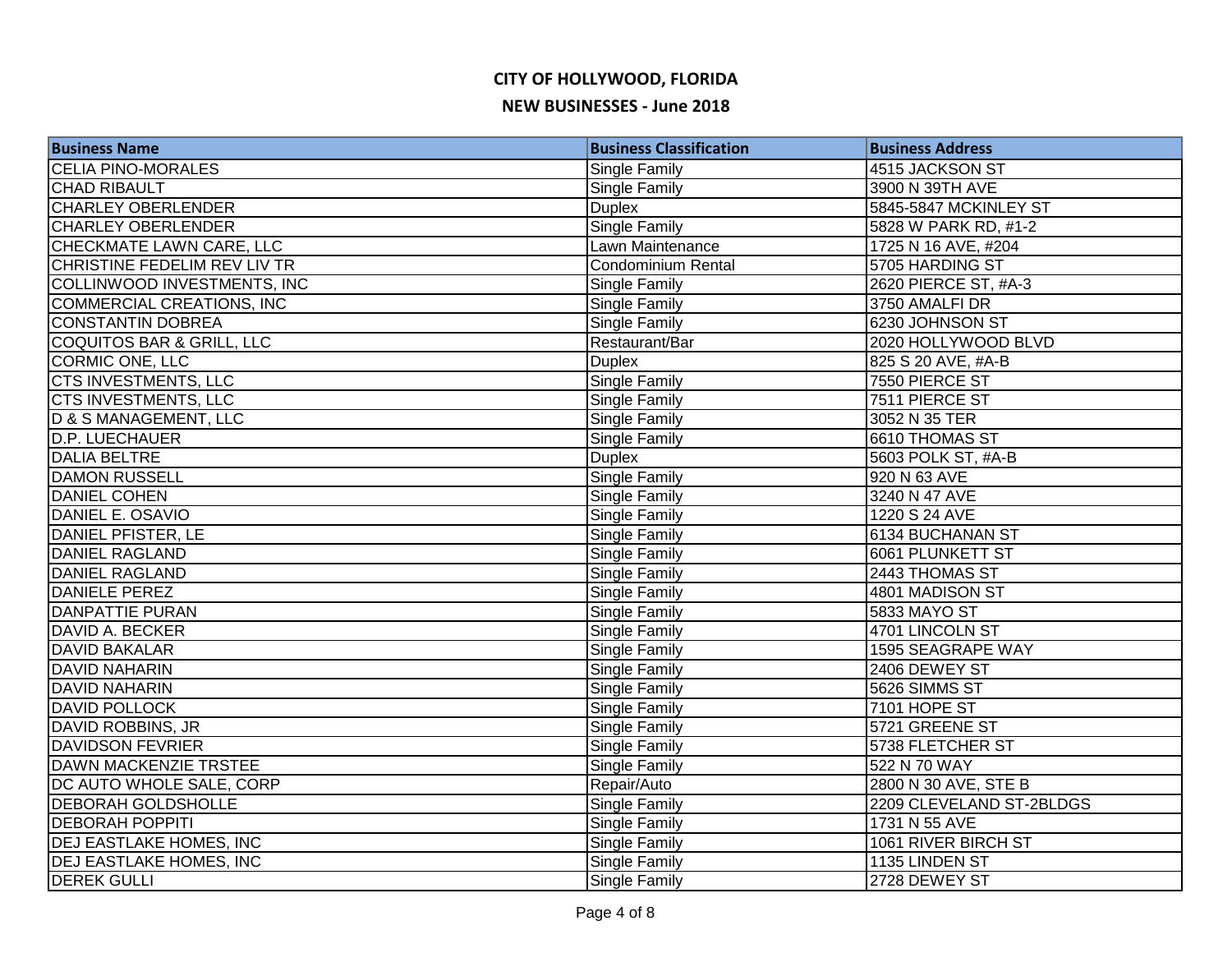| <b>Business Name</b>                | <b>Business Classification</b> | <b>Business Address</b>         |
|-------------------------------------|--------------------------------|---------------------------------|
| <b>DERRICK DADE</b>                 | Single Family                  | 7508 NW 14 ST                   |
| <b>DEVIA GROUP, LLC</b>             | Single Family                  | 2012 ADAMS ST                   |
| <b>DIAMOND MAJESTIC, LLC</b>        | Single Family                  | 2201 MONROE ST, #A3             |
| <b>DIAMONDBACK INVESTMENTS, LLC</b> | Single Family                  | 2651 MONROE ST                  |
| <b>DIANA MARCELA PEREZ RUIZ</b>     | <b>Single Family</b>           | 2215 PLUNKETT ST                |
| <b>DIANNE BOTTON REV TR</b>         | Single Family                  | 1121 N 70 WAY                   |
| <b>DIANNE BOTTON REV TR</b>         | <b>Single Family</b>           | 3130 N 73 AVE                   |
| <b>DIANNE BOTTON REV TR</b>         | <b>Single Family</b>           | 6641 SHERIDAN ST                |
| DIANNE BOTTON REV TR                | <b>Single Family</b>           | 5845 LINCOLN ST                 |
| <b>DIONYSIA S. VITHOULKAS</b>       | <b>Single Family</b>           | 6324 ARTHUR ST                  |
| DMAC REV LIV TR                     | Single Family                  | 6456 MEADE ST                   |
| DMRAB INVESTMENTS, LLC              | <b>Duplex</b>                  | 5916 GRANT ST                   |
| DOLORES BU-GALLO                    | Single Family                  | 821 NW 71 AVE                   |
| DOMINGO J. DAVID                    | <b>Single Family</b>           | 6514 MOSELEY ST                 |
| <b>DONNA BROMFIELD</b>              | Single Family                  | 2326 DOUGLAS ST                 |
| <b>DORIT KANETI</b>                 | <b>Single Family</b>           | 1537 MARINER WAY                |
| <b>DORON ELDAR</b>                  | <b>Single Family</b>           | 2464 RODMAN ST                  |
| <b>DOUGLAS M CADY</b>               | Single Family                  | 1427 HARDING ST                 |
| DOWET, INC                          | Art & Craft Studio             | 2029 HARRISON ST, UNIT 5        |
| (DBA: AR WORKSHOP HOLLYWOOD)        |                                |                                 |
| DRE 2012 FL, LLC                    | <b>Single Family</b>           | 2422 THOMAS ST                  |
| DRE 2012 FL, LLC                    | Single Family                  | 1021 N 58 AVE                   |
| <b>DRIFTWOOD ESTATES, LLC</b>       | Single Family                  | 3220 N 73 TER                   |
| DU VAN HOANG                        | <b>Commercial Rental Units</b> | 908 S 56 AVE                    |
| <b>DWYER PIERCE, LLC</b>            | Single Family                  | 3433 PIERCE ST                  |
| <b>EAST COAST INVEST, LLC</b>       | Condominium Rental             | 3001 S OCEAN DR, #1511          |
| <b>EAST COAST INVEST, LLC</b>       | Condominium Rental             | 3001 S OCEAN DR, #511           |
| <b>EDWARD ARRUDA</b>                | <b>Single Family</b>           | 2647 WASHINGTON ST              |
| <b>EDWARD LIGHT, LIV TR</b>         | <b>Single Family</b>           | 4406 TAFT ST                    |
| <b>EDWARD MIGDAL</b>                | <b>Single Family</b>           | 3021 N 57 DR                    |
| EL LEON CONSTRUCTION, INC           | Contractor/General             | 2640 HOLLYWOOD BLVD, #114       |
| EL MAGO'S ROOFING, CORP             | Office                         | 6401 MOSELEY ST                 |
| ELAA, LLC                           | Single Family                  | 1390 SWEETBAY WAY               |
| <b>ELAD YEHEZKEL</b>                | <b>Single Family</b>           | 1647 MONROE ST                  |
| <b>ELDAD AFRAHIM</b>                | <b>Single Family</b>           | 5263 SW 34 WAY                  |
| ELITE AUTO SALON, LLC               | <b>Auto Sales</b>              | 220 N STATE ROAD 7, UNIT 201    |
| <b>ELSIE CHORAK</b>                 | <b>Duplex</b>                  | 2935-2941 WASHINGTON ST-2 BLDGS |
| <b>ELTISE DESIR</b>                 | <b>Single Family</b>           | 2211 RODMAN ST                  |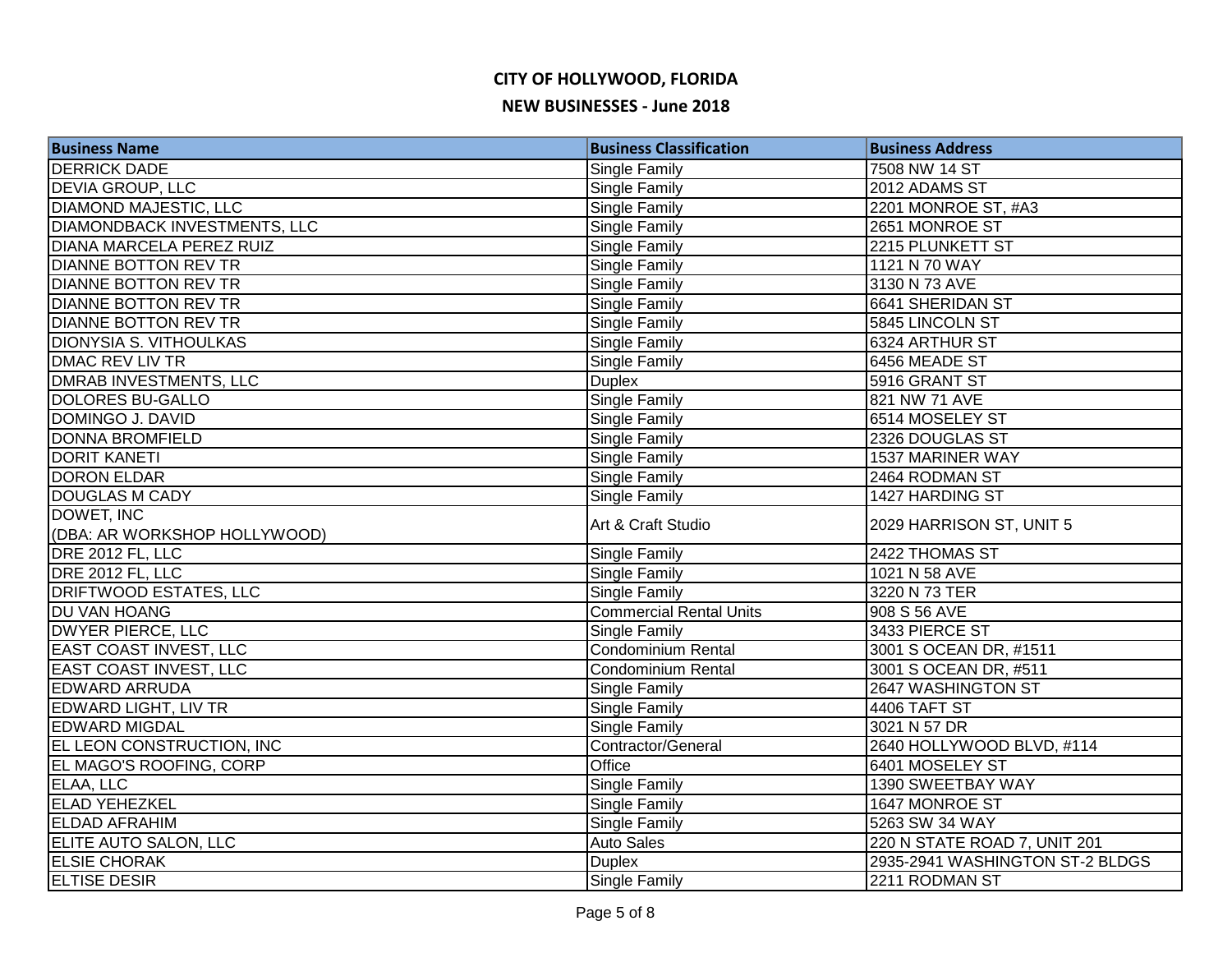## **CITY OF HOLLYWOOD, FLORIDA**

#### **NEW BUSINESSES - June 2018**

| <b>Business Name</b>                  | <b>Business Classification</b> | <b>Business Address</b>       |
|---------------------------------------|--------------------------------|-------------------------------|
| <b>EMANUEL AFRAHIM</b>                | Single Family                  | 3577 SW 51 ST                 |
| <b>EMERAL HOUSING MANAGEMENT, INC</b> | <b>Condominium Rental</b>      | 2134 LINCOLN ST, #14          |
| <b>EMIL ABDALLA</b>                   | Single Family                  | 2406 SCOTT ST                 |
| <b>ERIC RUDOLPH</b>                   | Single Family                  | 1581 SEAGRAPE WAY             |
| <b>ERNESTINE CANINO</b>               | <b>Single Family</b>           | 7451 FREEDOM ST               |
| <b>ESD REAL ESTATE HOLDING, LLC</b>   | Condominium Rental             | 3001 S OCEAN DR, #705         |
| <b>ESHA PROPERTIES, INC</b>           | <b>Single Family</b>           | 6700 TYLER ST                 |
| <b>ESTHER L. NAVAS</b>                | <b>Single Family</b>           | 5731 HOPE ST                  |
| <b>EVAN RESNICK</b>                   | <b>Single Family</b>           | 714 COLUMBUS PKWY             |
| <b>EVANGELINE MCGILL</b>              | <b>Single Family</b>           | 5291 FLAGLER ST               |
| <b>EZRA LEVI</b>                      | <b>Single Family</b>           | 2227 FREEDOM ST               |
| <b>FAITH PINNOCK</b>                  | Single Family                  | 800 N 70 AVE                  |
| FENIX PSV, LLC                        | Condominium Rental             | 1701 WASHINGTON ST, #602      |
| FIGO'S HOUSE, LLC                     | Restaurant/Bar                 | 1917 HOLLYWOOD BLVD, SUITE B  |
| (DBA: FIGO'S HOUSE)                   |                                |                               |
| <b>FLAVIO I. GALLUZZI</b>             | <b>Single Family</b>           | 3615 SIMMS ST                 |
| <b>FLAVIO IVO GALLUZZI</b>            | <b>Single Family</b>           | 3617 SIMMS ST                 |
| FOOD DIRECT, CORP                     | <b>Delivery Service</b>        | 3501 EMERALD POINTE DR. #205B |
| <b>FOREST WILLIAMS</b>                | <b>Single Family</b>           | 2330 SCOTT ST                 |
| <b>FRANCES BLISSETT</b>               | <b>Single Family</b>           | 6930 LIBERTY ST               |
| <b>FRANCISCO CANALES</b>              | <b>Single Family</b>           | 2632 WILSON ST                |
| <b>FRANCISCO CANALES</b>              | <b>Single Family</b>           | 2639 WILSON ST                |
| FRANCISCO R. BLANCO                   | Single Family                  | 2843 ADAMS ST                 |
| FRED A. BONA                          | Single Family                  | 7880 SIMMS ST                 |
| G & E AUTO SALES, CORP                | <b>Auto Sales</b>              | 220 N STATE ROAD 7, UNIT 216  |
| G D LOWERY & D LOWERY REV LIV TR      | Single Family                  | 6711 PERSHING ST              |
| <b>GAEL AUTO SALES, CORP</b>          | <b>Auto Sales</b>              | 2223 PEMBROKE RD              |
| GALO GROUP 2000, LLC                  | Single Family                  | 5726 ATLANTA ST               |
| <b>GARY AYER</b>                      | Single Family                  | 1764 ROYAL PALM WAY           |
| <b>GEHAN ATTIA</b>                    | Single Family                  | 7190 HOPE ST                  |
| <b>GEHAN ATTIA</b>                    | <b>Single Family</b>           | 7397 HAYES ST                 |
| <b>GEHAN ATTIA</b>                    | <b>Single Family</b>           | 5721 CODY ST                  |
| <b>GEORGE J. PRATSINAK</b>            | Single Family                  | 720 N 58 AVE                  |
| <b>GEORGE W. TISDALE</b>              | Single Family                  | 2217 ATLANTA ST               |
| <b>GEORGE W. TISDALE</b>              | Single Family                  | 2224 MCCLELLAN ST             |
| <b>GEORGIOS MISKAS</b>                | Single Family                  | 1307 S 20 AVE                 |
| <b>GERMINAL GARCIA</b>                | Single Family                  | 1130 WEEPING WILLOW WAY       |
| <b>GIDEON GOLDENHOLZ REV TR</b>       | <b>Single Family</b>           | 5118 TAFT ST                  |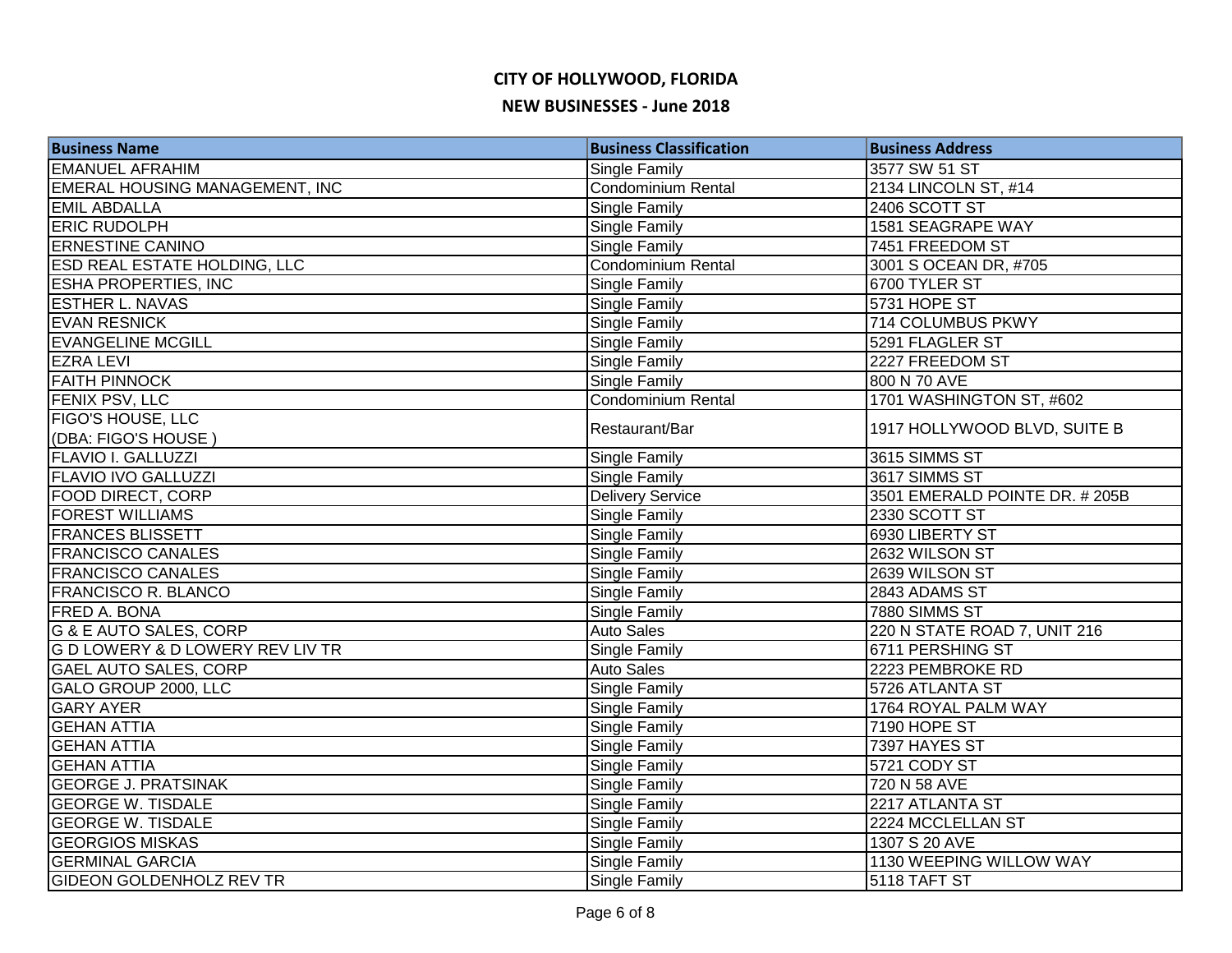| <b>Business Name</b>                   | <b>Business Classification</b> | <b>Business Address</b>    |
|----------------------------------------|--------------------------------|----------------------------|
| <b>GIL LEVI</b>                        | Single Family                  | 4861 SW 38 TER             |
| <b>GINER INVESTMENT, INC</b>           | Single Family                  | 6550 THOMAS ST             |
| <b>GLENDA A. GOMEZ</b>                 | Single Family                  | 700 N 73 AVE               |
| <b>GLORIA JACKSON</b>                  | <b>Single Family</b>           | 5834 WILEY ST              |
| <b>GLYN CHARSLEY</b>                   | Single Family                  | 1507 VAN BUREN ST          |
| GNH REAL ESTATE USA, LLC               | <b>Single Family</b>           | 2900 N 58 AVE              |
| <b>GOD CHOICE REV TR</b>               | Single Family                  | 5608 FLETCHER ST           |
| <b>GORAN DRAGOSLAVIC</b>               | <b>Single Family</b>           | 1120 N 70 TER              |
| <b>GORAN DRAGOSLAVIC</b>               | Single Family                  | 6548 PIERCE ST             |
| <b>GOT HOMES, LLC</b>                  | Single Family                  | 1835 FLETCHER ST           |
| <b>GRACE T. ROTHKE</b>                 | <b>Duplex</b>                  | 6030-6032 BUCHANAN ST      |
| <b>GREEN APPLE INVESTMENTS, INC</b>    | <b>Duplex</b>                  | 2309 LIBERTY ST            |
| <b>GREENCOW HOLDINGS, LLC</b>          | Single Family                  | 5618 PIERCE ST             |
| <b>GREFLO, LLC</b>                     | <b>Condominium Rental</b>      | 2134 LINCOLN ST, #20       |
| <b>GUISEPPE CAPUTO</b>                 | Single Family                  | 3855 AMALFI DR             |
| <b>GUISEPPE CAPUTO</b>                 | Single Family                  | 5001 MCKINLEY ST           |
| <b>GUY LEVI</b>                        | <b>Single Family</b>           | 5264 SW 34 WAY             |
| <b>HAGIT SHEMESH</b>                   | Single Family                  | 2447 FLETCHER ST           |
| HANA YEHUDAI                           | Single Family                  | 731 N 70 WAY               |
| HANH DINH REV TR                       | Single Family                  | 2450 HAYES ST              |
| HANS SCHNEIDENBACH                     | <b>Single Family</b>           | 3885 AMALFI DR             |
| HDT INVESTMENTS, INC                   | Single Family                  | 1101 S 24 TER              |
| <b>HECTOR BURRION</b>                  | <b>Duplex</b>                  | 616 N 56 AVE, #1-2         |
| <b>HEDGEROW ONE FLORIDA, LLC</b>       | <b>Single Family</b>           | 2126 WILSON ST             |
| <b>HELELNE RUTH KOUDELKA</b>           | <b>Single Family</b>           | 3218 PIERCE ST             |
| <b>HELENE DOBRAS</b>                   | <b>Condominium Rental</b>      | 109 HEATHERBROOK WAY, #146 |
| <b>HERBERT L. DAWKINS</b>              | Single Family                  | 5745 WILEY ST              |
| <b>HERMAN EVANS, JR</b>                | <b>Single Family</b>           | 2248 RALEIGH ST            |
| <b>HETRAM PURAN</b>                    | <b>Single Family</b>           | 5809 WILEY ST              |
| <b>HIGH PROTECTION AUTO SALES, INC</b> | <b>Auto Sales</b>              | 640 N DIXIE HWY, UNIT 641  |
| HOLLYWOOD 62ND AVE, LLC                | <b>Commercial Rental Units</b> | 141 SW 62 AVE              |
| <b>HUS GARFIELD, LLC</b>               | Single Family                  | 1116 N 13 CT               |
| HUS LINCOLN, LLC                       | Single Family                  | 807 N 11 AVE               |
| HUS VAN BUREN, LLC                     | Single Family                  | 218 S 12 AVE               |
| I J INVEST, CORP                       | Apt Building (3 or more units) | 2235 POLK ST               |
| <b>IKER GORRONO</b>                    | <b>Condominium Rental</b>      | 3810 SW 53 ST              |
| <b>ILAN LEVY</b>                       | <b>Single Family</b>           | 6332 GARFIELD ST           |
| <b>ILY KAZY</b>                        | <b>Single Family</b>           | 1801 E TRAFALGAR CIR       |